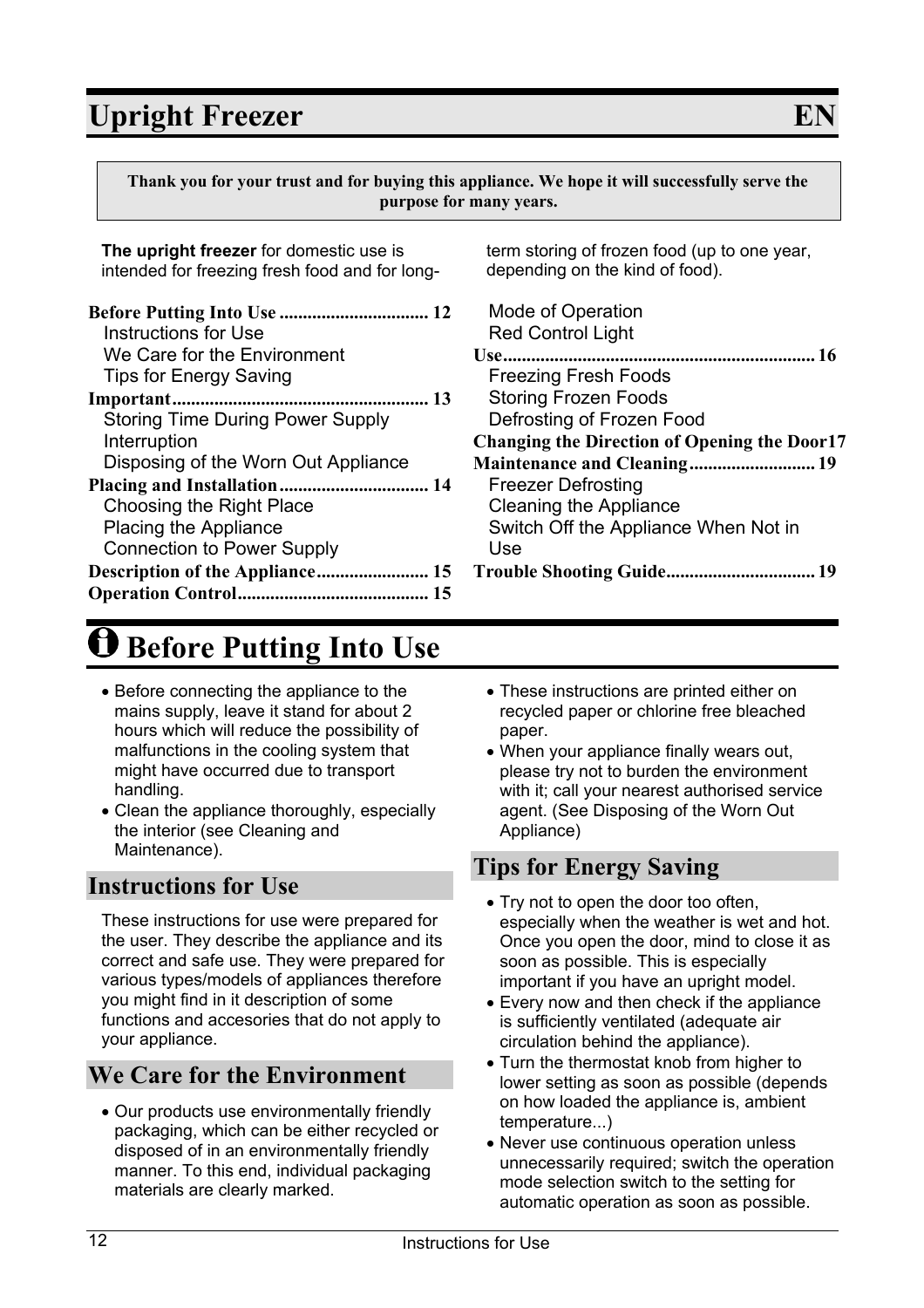- Before freezing packages of fresh foods, make sure they are cooled to ambient temperature.
- Ice and frost layer increase energy consumption, so do clean the appliance as soon as the layer is 3-5 mm thick.
- If the gasket is damaged or if it turns out that the sealing is poor, the energy consumption is substantially higher. To restore efficiency, replace the gasket.

# **Important**

- If you've bought this appliance to replace an old one equipped with a lock that cannot be opened from inside (lock, bolt), make sure that the lock is broken. This will make it impossible for the children to lock themselves in the appliance and suffocate.
- Mind to connect the appliance correctly to the mains supply (see Connection to the Mains Supply).
- Do not touch the cooled surfaces while the appliance operates, especially not with wet hands, because the skin might stick to the cold surfaces.
- Do not freeze bottled drinks, especially not fizzy ones such as mineral water, sparkling wine, beer, cola etc., because liquid expands during freezing and the glass bottle is very likely to blow up.
- Never try to eat frozen food (bread, fruit, vegetables), because you may get frostbites.
- Carefully check the foods for color and smell and if you are in doubt about their quality, throw them away because they may be spoiled and therefore dangerous to eat.
- Disconnect the appliance from the mains before repairing (only a qualified technician should repair it) and before cleaning.
- Do not defrost the appliance with other electric devices (hair dryer etc.) and never scrape the ice or frost layer with sharp tools. Use only enclosed tools or tools recommended by the manufacturer.
- For the sake of environment protection be careful not to damage the rear wall of the appliance (the condenser unit or the tubes for example when moving the appliance) or any part of the refrigerating system inside the appliance.
- The refrigerating system of the appliance is filled with refrigerant and oil, so when the appliance is damaged, handle it with care
- The condenser on the rear wall should be always clean, free of dust or any impurities.
- Always consider instructions stated in sections Positioning and Energy Saving Tips, otherwise the energy consumption is substantially higher.

and dispose it of in compliance with environmental protecting precautions. (See We Care for the Environment).

- Heating element incorporated in the appliance, all around the rim, is controlled by the operation of the compressor and it prevents the door gasket to freeze on to the freezer compartment.
- When activating the "Super" function, the red light may turn on. This is normal condition and there is no need for warning.
- If the supply cord is damaged, it must be replaced by the manufacturer or his service agent or a qualified person in order to avoid hazard.
- The rating plate is in the interior or on the rear wall of the appliance.

**The symbol on the product or on its packaging indicates that this product may not be treated as household waste. Instead it shall be handed over to the applicable collection point for the recycling of electrical and electronic equipment. By ensuring this product is disposed of correctly, you will help prevent potential negative consequences for the environment and human health, which could otherwise be caused by inappropriate waste handling of thisproduct. For more detailed information about recycling of this product, please contact your local city office, your household waste disposal service or the shop where you purchased the product.**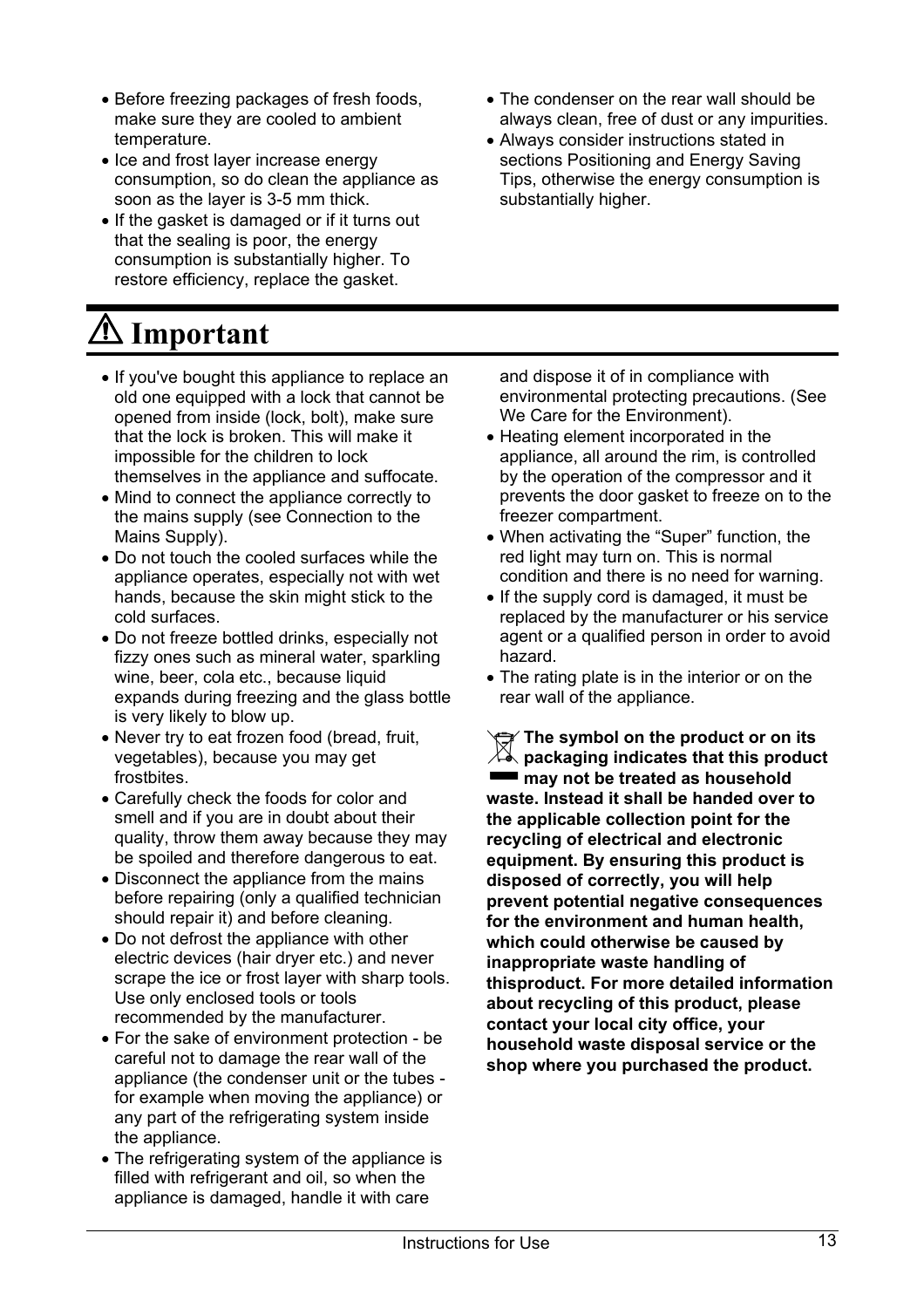## **Storing Time During Power Supply Interruption**

Avoid opening the freezer in case of failure or power supply interruption! In case the interruption is extended over longer period of time (16 hours for ZOS 0721/6, 14 hours for ZODS 1021/6 and 19 hours for ZOS 1051/6), take food out of the freezer and use it, or make sure it remains well cooled (perhaps you have an extra appliance).

## **Disposing of the Worn Out Appliance**

- When your appliance finally wears out, dispose it of. If the appliance has a lock, break it, in order to prevent eventual accidents (danger of children get locked inside the appliance).
- The refrigerating system of the appliance is filled with refrigerant and insulating substances which should be separately treated and processed. Call your nearest authorised service agent or specialised servicing centre. If you don't find one, contact your local authorities or your distributor. Be careful not to damage the tubes on the rear wall of the appliance (danger of pollution).

## **Placing and Installation**

## **Choosing the Right Place**

Place the appliance in a dry and regularly ventilated room. Allowed ambient temperature depends on the model (class) of the appliance and is stated on the rating plate of the appliance.

Never place the appliance near heat emitting devices (e.g. cooker, radiator, water heater and similar devices) and do not expose it to direct sunlight.

The appliance should be positioned at least 3 cm away from the electric or gas cooker and at least 30 cm away from the oil or coal stove. If this is not possible, use an appropriate insulation.

Behind the appliance there should be free space at least 200 cm² wide and above the appliance the high kitchen units should be at least 5 cm away from the appliance in order to assure adequate ventilation of the condenser unit.

| <b>Class</b>      | <b>Ambient temperature</b>                |  |  |  |  |  |  |
|-------------------|-------------------------------------------|--|--|--|--|--|--|
| SN (sub-normal)   | from + $10^{\circ}$ C to + $32^{\circ}$ C |  |  |  |  |  |  |
| N (normal)        | from + $16^{\circ}$ C to + $32^{\circ}$ C |  |  |  |  |  |  |
| ST (sub-tropical) | from $+16^{\circ}$ C to $+38^{\circ}$ C   |  |  |  |  |  |  |
| T (tropical)      | from + $16^{\circ}$ C to + $43^{\circ}$ C |  |  |  |  |  |  |

## **Placing the Appliance**

• Place the appliance firmly on a solid base. Level it with the two adjustable feet, located on the front.



• The appliance with ventilation grid may be placed close to the wall. The grid enables sufficient air circulation, required for adequate ventilation of the rear wall.



## **Connection to Power Supply**

Connect the appliance with the cable and plug to the power supply socket outlet with a ground terminal (safety socket).

Required nominal voltage and frequency are indicated in the rating plate. The connection to the mains supply and earthing have to be made according to current standards and regulations. The appliance resists temporary voltage tolerance up to -6 to +6 %.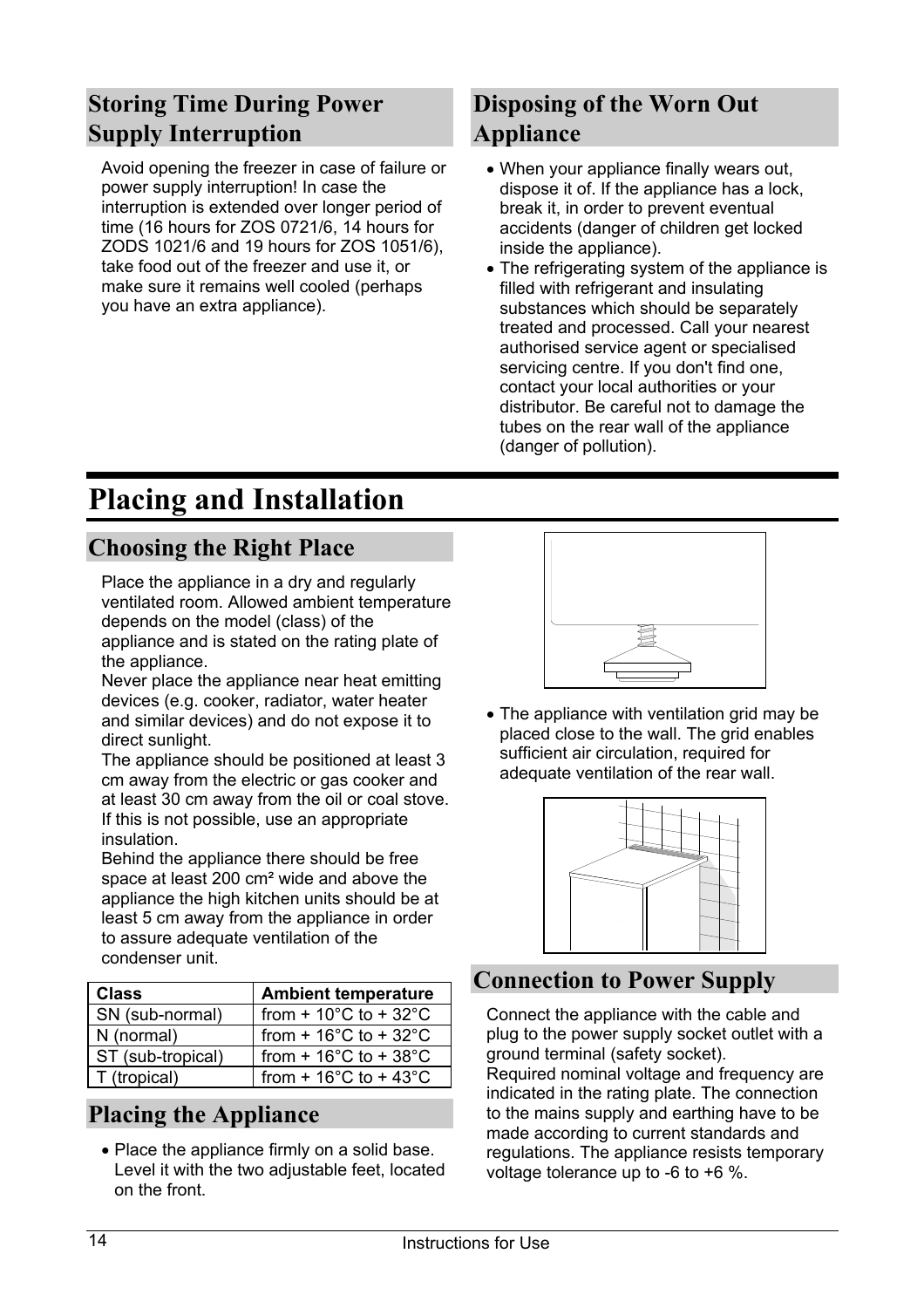## **Description of the Appliance**



#### **Freezing Compartment (1)** is used for freezing fresh foods.

**Storing Compartment (2)**

is used for storing packages of frozen foods.

**Control Panel (3)** See Operation Controls

#### **Defrost Water Outlet (4)**

(See Cleaning and Maintenance).

## **Operation Control**

The freezer is controlled with the thermostat knob.



- **1.** Red control light
- **2.** Yellow control light
- **3.** Thermostat knob

#### **Tray (5)**

for storage of frozen food

#### **NOTE:**

- The appliance can be equipped with various accesories, depending on the model of the appliance.
- Door handles have various shapes, depending on the model.

### **Mode of Operation**

#### **Continuous operation - the yellow light is on.**

The cooling system operates continuously continuously - the Super function. This mode is selected when you want to freeze large amounts of fresh foods and in case you want to deep freeze already frozen foods.

#### **Automatic operation - the yellow light is off.**

The interior temperature is controlled by the thermostat which turns the cooling system on and off.

The frequency of switching the cooling system on and off depends on:

- the thermostat knob position (thermostat setting),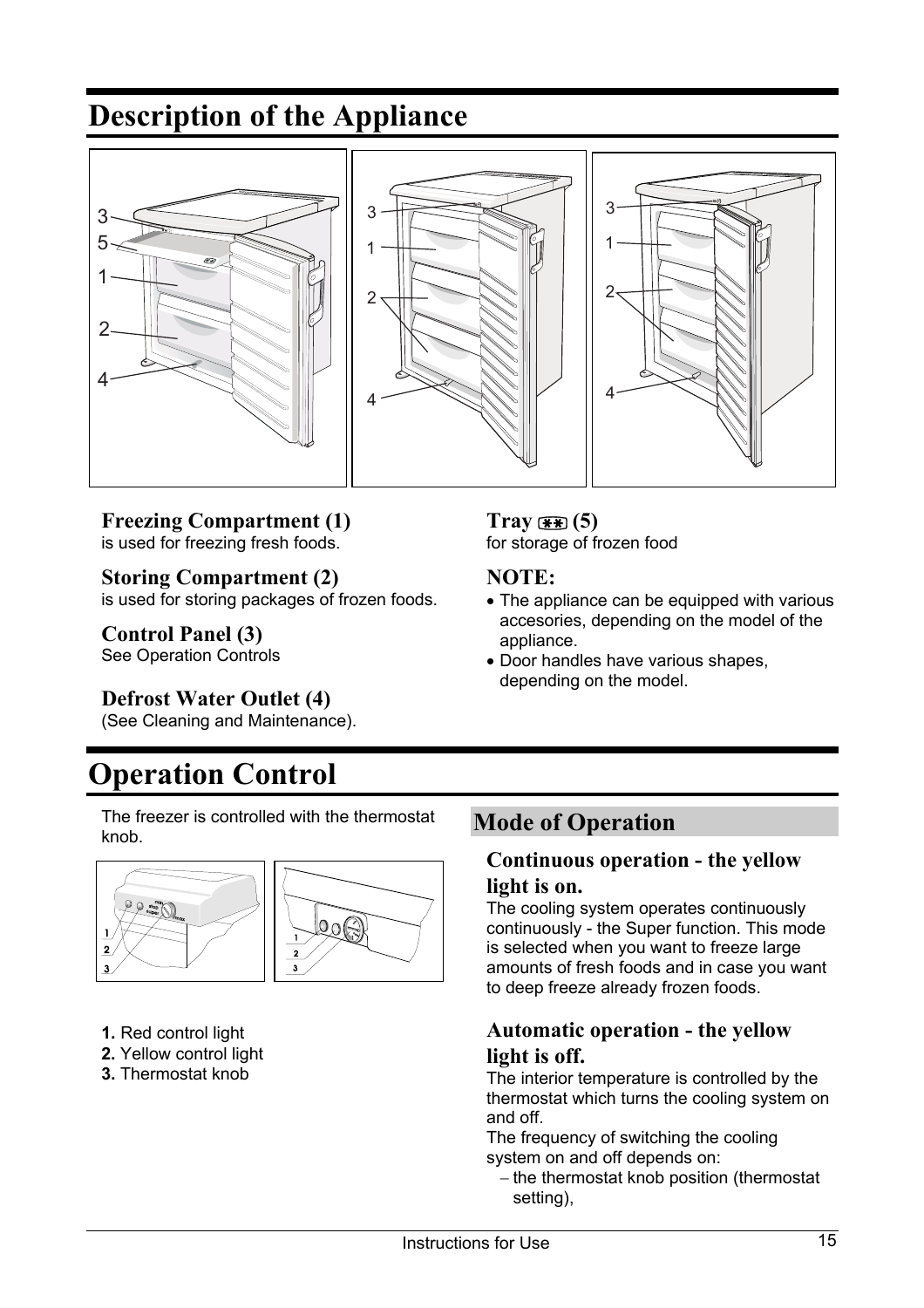- how often you open the door; and
- ambient temperature.

#### **Temperature Selection**

When the freezer operates automatically, the interior temperature is controlled by the thermostat.

The most suitable thermostat position is in the middle between **max** and **min**.



We recommend setting the thermostat on positions towards **max** only in case you want to accelerate cooling, as for example before loading smaller amounts of fresh foods or when the operation mode shall correspond to

## **Use**

### **Switching On the Empty Freezer**

Switch the appliance on and set the thermostat knob to the position for continuous operation. (Red and yellow control light are on). When the red light goes off, wait for a couple of hours and load the freezer with packages of fresh foods.

### **Freezing Fresh Foods**

Proper use of the appliance, adequately packed food, correct temperature and taking into account hygienic precautions will substantially influence the quality of freezing the food or storing of the frozen foodstuffs.

- Carefully select food to be frozen: it should be of adequate quality and suitable for freezing.
- Choose correct packaging for each kind of food and pack it correctly.
	- The packaging should be air tight and well sealed without leaking since this could cause substantial vitamin loss and dehydration.
	- Foils and bags should be soft enough to tightly wrap around the food.
- Mark packages with following data: kind and amount of foods and the date of loading.
- It is most important that the food is frozen as quickly as possible. We therefore recommend the size of the package not to

the ambient temperature. Thermostat settings towards **min** help you save energy provided that the freezer is loaded with smaller amount of frozen foods.

Changes of the ambient temperature affects temperature in the interior of the appliance. Choose correct setting of the thermostat knob.



## **Red Control Light**

The red light is on when there is something wrong with the temperature in the freezer (See Trouble Shooting Guide).

be too large and to be cooled before loading into the freezer.

• The amount of the fresh foods that can be loaded in the freezer within 24 hours is stated on the rating plate. If the loaded amount is too large, the quality of freezing is reduced which affects the quality of frozen foods.

#### **Freezing Procedure**

Freezing compartment is used for freezing foodstuffs (see chapter "Description of the Appliance").

- If you want to freeze larger amount of fresh food, set the thermostat knob to the position for continuous operation (yellow light is on). After 24 hours you can load the freezing compartment with packages of fresh foods.
- 24 hours after the food was loaded, the frozen packages can be stored into baskets and the freezer can be loaded with new packages of fresh foods. Don't let the fresh packages touch the frozen ones.
- Some 24 hours after the last load, set the thermostat knob to the position for automatic operation (yellow light is off).
- There is no need to set the thermostat knob to the position for continuous operation if you intend to freeze smaller amount of fresh foods (1-2 kg).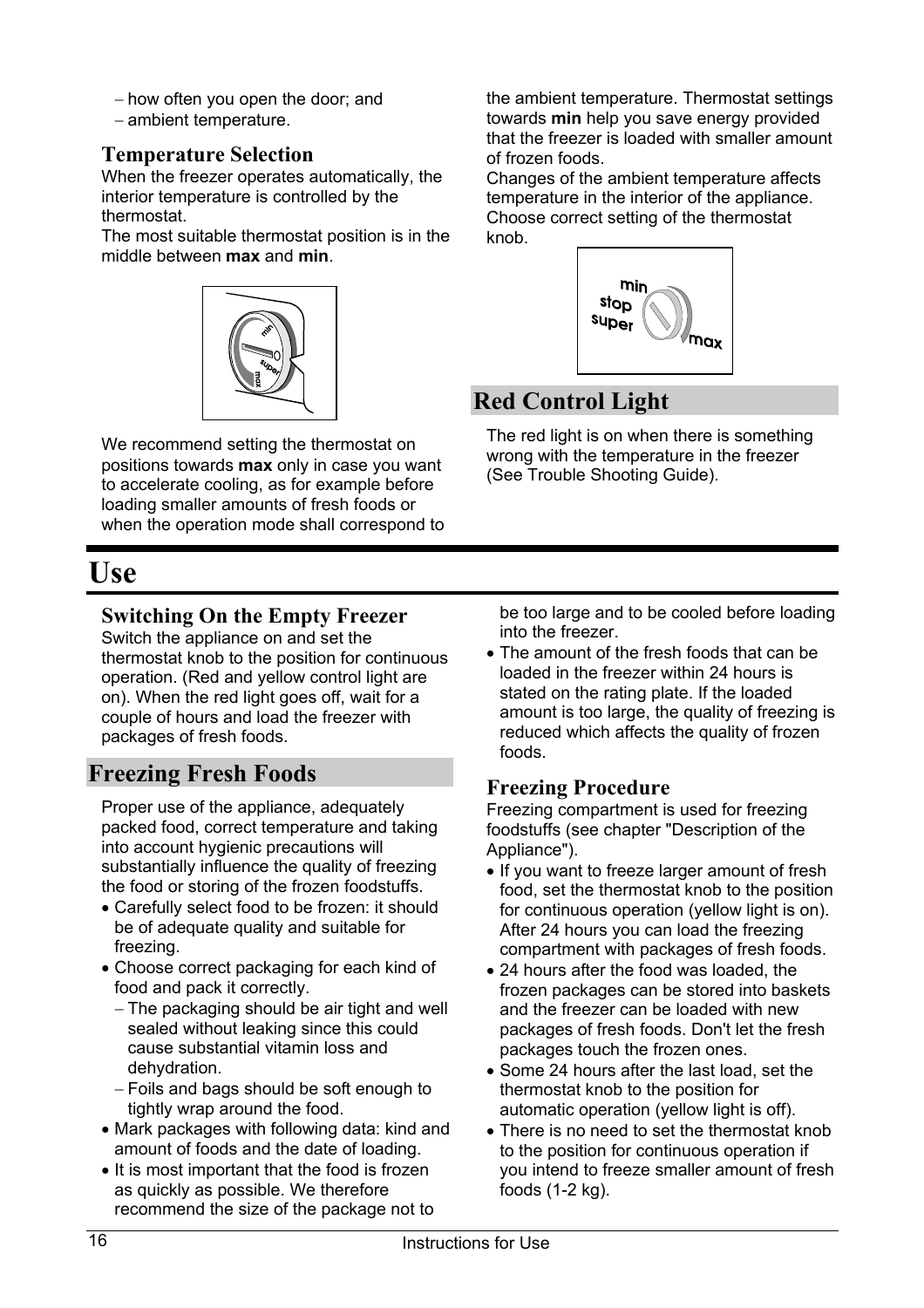## **Storing Frozen Foods**

Packages of frozen foods are stored in baskets.

If you remove the baskets, you can store frozen packages directly on the cooling shelves.

**To allow the required circulation of cool air, do not place any food above the indicated line – see image below (only with some models).**



#### **Storing Commercially Frozen Foods**

The storage time and recommended temperature for storing commercially frozen foods is indicated on the packaging. For storing and use consider manufacturer's instruction.

When shopping, be careful and choose only packages of foods which are adequately packed and provided with complete data and stored in freezers where the temperature is not higher than -18°C.

Do not buy packages of food wrapped with frost.

This indicates that the package was thawed before at least once.

Take care that packages don't start to thaw. Temperature rise shortens the storage time of commercially frozen foods.

|  |  | <b>Approximate Storage Time of Frozen Foods</b> |  |
|--|--|-------------------------------------------------|--|
|  |  |                                                 |  |

| Food             | ິ<br><b>Storage time (in months)</b> |                |           |           |           |           |           |           |           |           |           |           |
|------------------|--------------------------------------|----------------|-----------|-----------|-----------|-----------|-----------|-----------|-----------|-----------|-----------|-----------|
|                  | 1                                    | $\overline{2}$ | 3         | 4         | 5         | 6         | 7         | 8         | 9         | 10        | 11        | 12        |
| Vegetable        |                                      |                |           |           |           |           |           | $\ddot{}$ | $\ddot{}$ | $\ddot{}$ |           |           |
| Fruit            |                                      |                |           |           |           |           |           |           |           | $\ddot{}$ | $\ddot{}$ | $\ddot{}$ |
| Bread, pastries  |                                      |                | $\ddot{}$ |           |           |           |           |           |           |           |           |           |
| <b>Milk</b>      |                                      |                | $\ddot{}$ |           |           |           |           |           |           |           |           |           |
| Ready-made meals |                                      |                | $\ddot{}$ |           |           |           |           |           |           |           |           |           |
| Meat: Beef       |                                      |                |           |           |           |           |           |           |           | $\ddot{}$ | $\ddot{}$ | $\ddot{}$ |
| Veal             |                                      |                |           |           |           |           |           | $\ddot{}$ | $\ddot{}$ | $\ddot{}$ |           |           |
| Pork             |                                      |                |           | $\ddot{}$ | $\ddot{}$ | $\ddot{}$ |           |           |           |           |           |           |
| Poultry          |                                      |                |           |           |           |           |           | $\ddot{}$ | $+$       | $+$       |           |           |
| Game             |                                      |                |           |           |           | $\ddot{}$ | $\ddot{}$ | $\ddot{}$ |           |           |           |           |
| Minced meat      |                                      |                |           | $\ddot{}$ |           |           |           |           |           |           |           |           |
| Smoked sausages  | $\ddot{}$                            |                |           |           |           |           |           |           |           |           |           |           |
| Fish: lean       |                                      |                | $\ddot{}$ |           |           |           |           |           |           |           |           |           |
| fat              | $\ddot{}$                            |                |           |           |           |           |           |           |           |           |           |           |
| Offal            |                                      | $\ddot{}$      |           |           |           |           |           |           |           |           |           |           |

#### **Defrosting of Frozen Food**

Partially thawed or defrosted foods should be used as soon as possible. Cold air preserves the food but it does not destroy microorganisms which rapidly activate

themselves after defrosting and make foods perishable.

Partial defrosting reduces the nutritional value of foods, especially of fruits, vegetables and ready-made meals.

## **Changing the Direction of Opening the Door**

If you find the direction of opening the door on your appliance inconvenient, you can change it. Holes on the opposite side have already

been prepared in the factory and are now plugged.

Unscrew the lower hinge with foot and remove the door ot the appliance.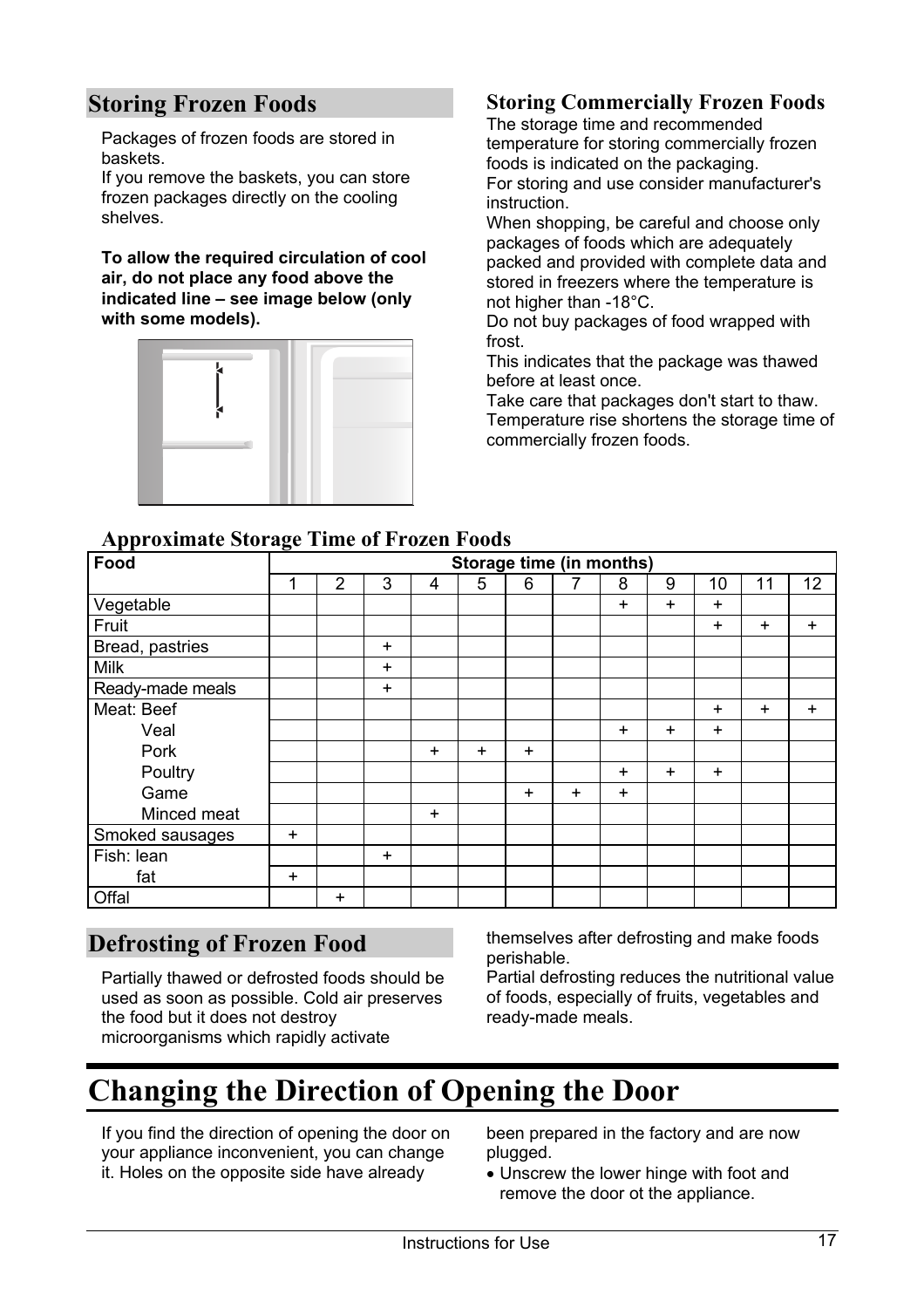- Unscrew the other foot and fix it on the place where previously was the hinge with the foot.
- Rotate the fastener having the function of the upper hinge counter clockwise, take it off and replace it on the opposite side of the door.
- Take off all door corners and interchange them (instead of the corner with a hole insert the one without the hole and vice versa).
- Put the door on the fastener having the function of the upper hinge.
- Put the fastener with foot of the lower hinge (with a washer) into the plastic corner with a hole and fix the lower hinge.
- Unscrew the handle and replace it on the opposite side (not for handles mouinted horizontally). Some screws are covered with caps. Take them off before undoing the screws.
- Plug the remaining holes with decorative caps.
- Check the gasket, it shouldn't be creased and it should seal well.



- **1** Lower hinge with foot
- **2** Foot
- **3** Fasttener
- **4** Handle

## **Changing the Direction of Opening the Door**

If you find the direction of opening the door on your appliance inconvenient, you can change it. Holes on the opposite side have already been prepared in the factory and are now plugged.

- Unscrew the lower hinge with foot and remove the door ot the appliance.
- Unscrew the other foot and fix it on the place where previously was the hinge with the foot.
- Rotate the fastener having the function of the upper hinge counter clockwise, take it off and replace it on the opposite side of the door.
- Put the door on the fastener having the function of the upper hinge.
- Put the fastener with foot of the lower hinge (with a washer) into the plastic corner with a hole and fix the lower hinge. Unscrew the handle and replace it on the opposite side (not for handles mouinted horizontally).

Some screws are covered with caps. Take them off before undoing the screws.

• Plug the remaining holes with decorative caps.

Check the gasket, it shouldn't be creased and it should seal well.



- **1** Lower hinge with foot
- **2** Lower hinge washer
- **3** Foot
- **4** Fastener
- **5** Handle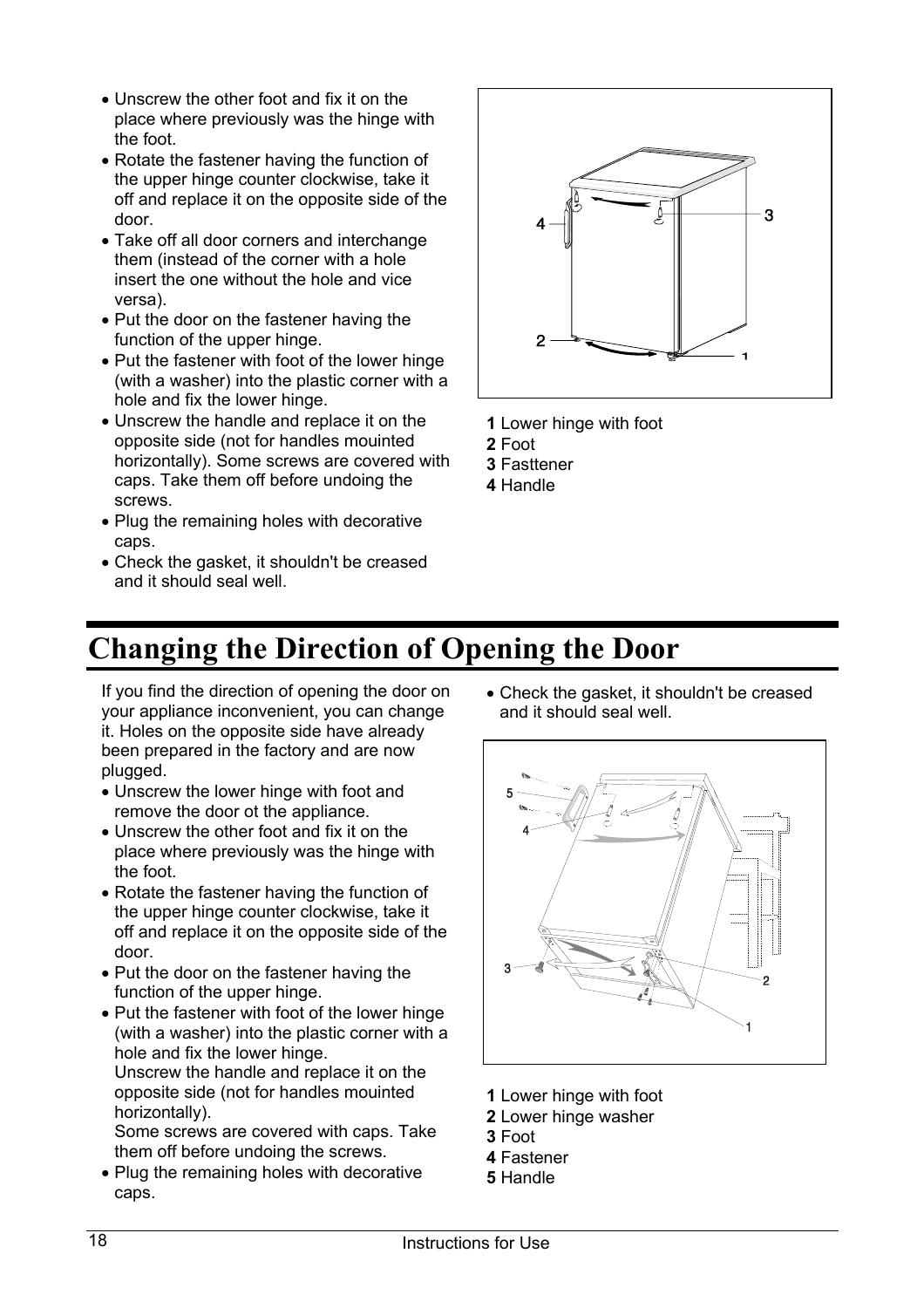## **Maintenance and Cleaning**

### **Freezer Defrosting**

Frost and ice layer, depositing on the inner walls of the freezer should be defrosted when 3-5 mm thick.

- 24 hours before defrosting set the thermostat knob to the position for continuous operation (the yellow light is on) so that the food packages are well cooled. After that empty the freezer and take care that the packages don't start to thaw.
- Disconnect the appliance from the mains supply.
- Insert the enclosed pipe into the groove in the bottom of the appliance and place a vessel underneath to collect the defrost water. Defrosting is accelerated if the door is left open.



Avoid using defrosting sprays, as they may cause damage to the plastic parts and may be hazardous to health.

## **Cleaning the Appliance**

**Before cleaning the appliance disconnect the cable from the mains supply.** Do not use abrasive cleaning agents. Be careful to remove any cleanser agent remaining after cleaning.

- Clean the **exterior** of the appliances with water and liquid detergent.
- Wash the **interior** with lukewarm water and some vinegar.
- From time to time wipe the **condenser** on the rear wall with a soft non-metal brush or vacuum cleaner.



After you have cleaned the appliance, reconnect it to the mains supply and put the food packages back to their place.

### **Switch Off the Appliance When Not in Use**

If you do not intend to use the appliance for a longer period of time, disconnect the power supply, empty the appliance, defrost it and clean it. Leave the door slightly open.

## **Trouble Shooting Guide**

During the service, you can come across some troubles that in most cases result from improper handling of the appliance and can easy be eliminated.

#### **The Appliance Fails to Operate After Connecting to the Mains Supply**

Check the supply in the outlet socket and make sure the appliance is switched on.

#### **The Red Light is On**

The door was frequently opened or it was left opened for too long.

- The door is not properly closed (the door may sag, the gasket may be polluted or damaged).
- Power supply has been interrupted for a longer period of time.
- Perhaps you have overloaded the appliance with fresh foods.

#### **Continuous Operation of the Cooling System**

• Set the thermostat knob from the position for continuos to the position for automatic operation.